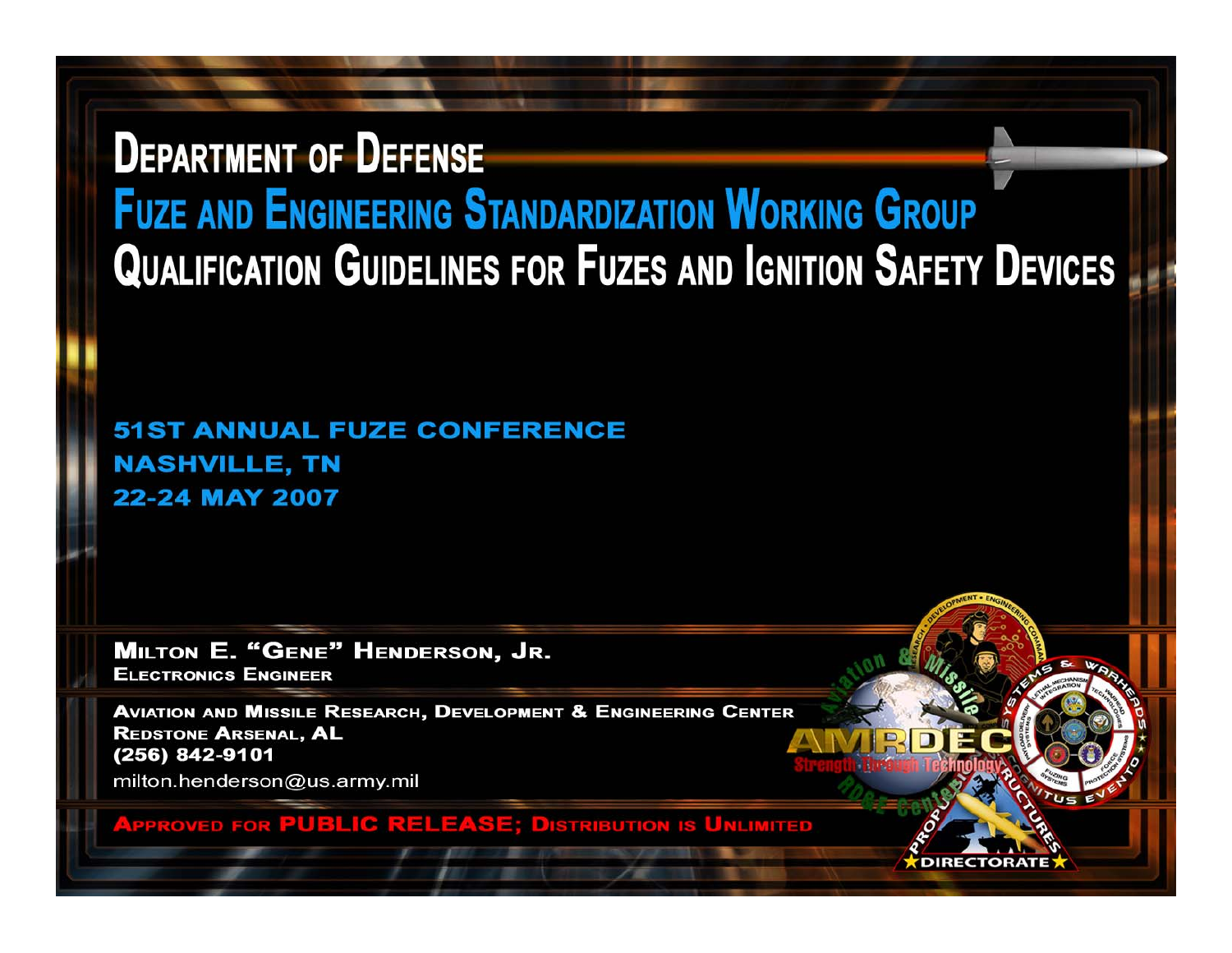# **Fuze and ISD Qualification Background**

- **Widely varying qualification programs for fuzes and ignition safety devices (ISDs) continue to be proposed to the Tri-Service Safety Authorities**
	- **These proposed programs vary greatly in test basis, approach, population, applicability and success criteria**
- **Safety and test method standards, i.e. MIL-STD-1316, MIL-STD-1901, MIL-STD-331, do not directly address qualification** 
	- **Appropriate modifications to these Standards in work**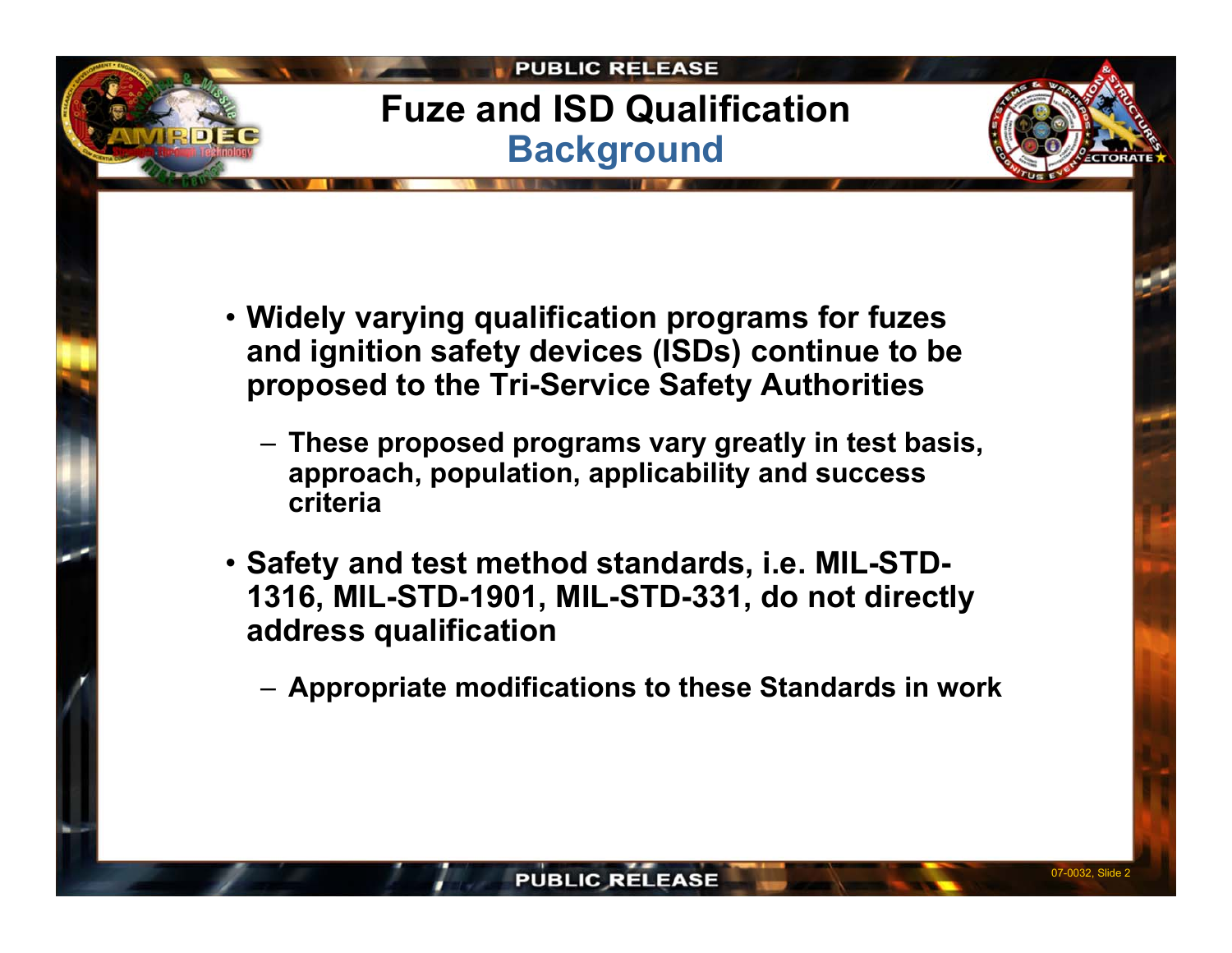# **Fuze and ISD Qualification Background**

- **Fuze and Engineering Standards Working Group (FESWG) undertook effort in 2004**
	- **Task lead is Mr. Gene Henderson, US Army AMRDEC (Redstone Arsenal)**
- **Plan is to standardize the minimum qualification requirements acceptable to Service Safety Authority (SSA) for Safe-Arm Devices and Ignition Safety Devices**
	- **Other tests and methods may be required by program**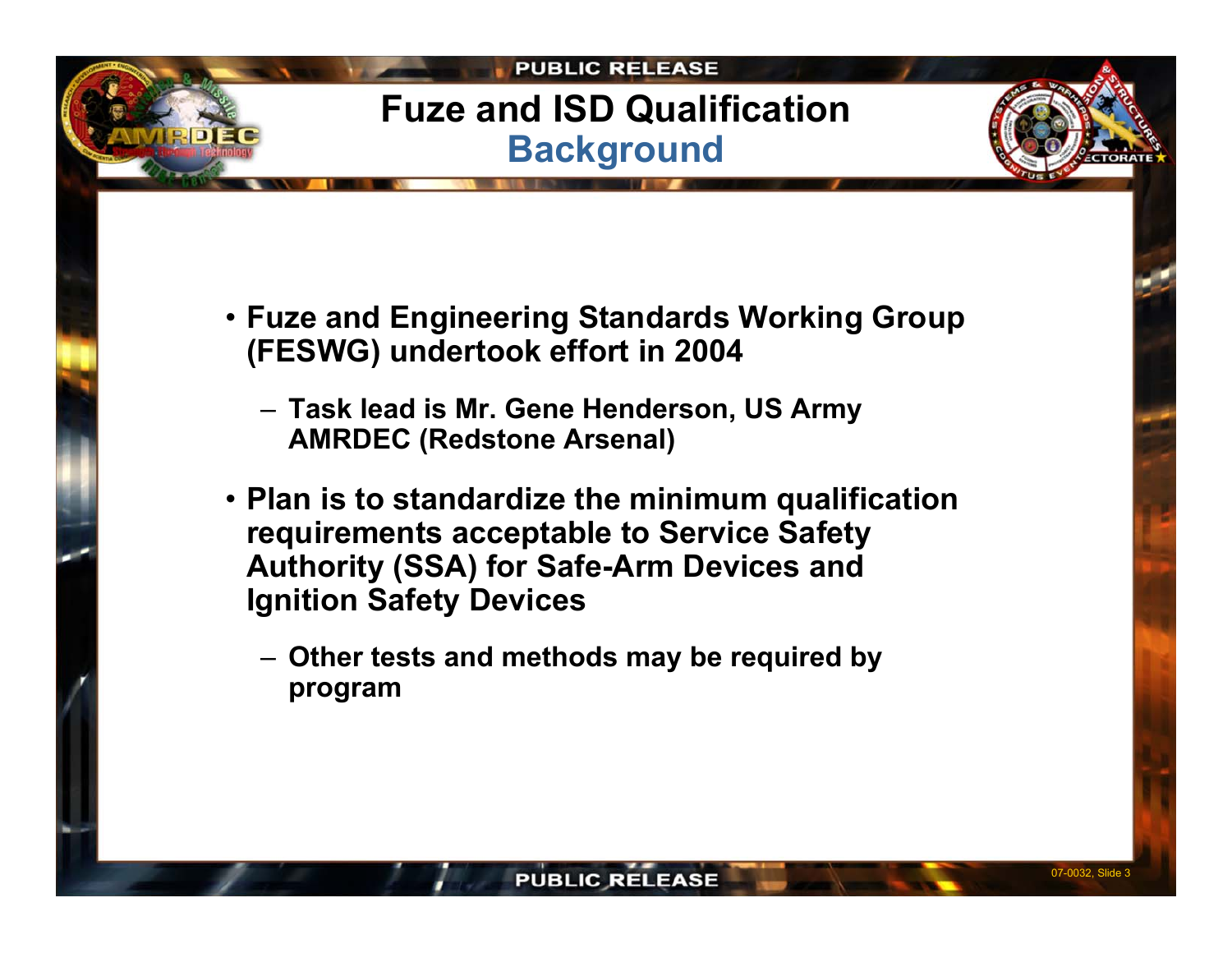# **Fuze and ISD Qualification Scope**

- **Standardize quantities, tests, and test sequence that the Service Safety Authorities (SSA) find minimally acceptable for qualification.**
- **Applies to fuzes, safe and arm devices and ignition safety devices (ISDs)**
	- **Exclusions: nuclear weapons systems and trainers, flares and signals dispensed by hand-held devices and pyrotechnic countermeasure devices.**
- **These tests do not replace other required system level safety tests, i.e. MIL-STD-2105.**
- **Will be adopted by the FESWG.**
- **Will be accepted by:** 
	- **Army Fuze Safety Review Board**
	- **Air Force Non-Nuclear Munitions Safety Board**
	- **Navy Weapon System Explosive Safety Review Board**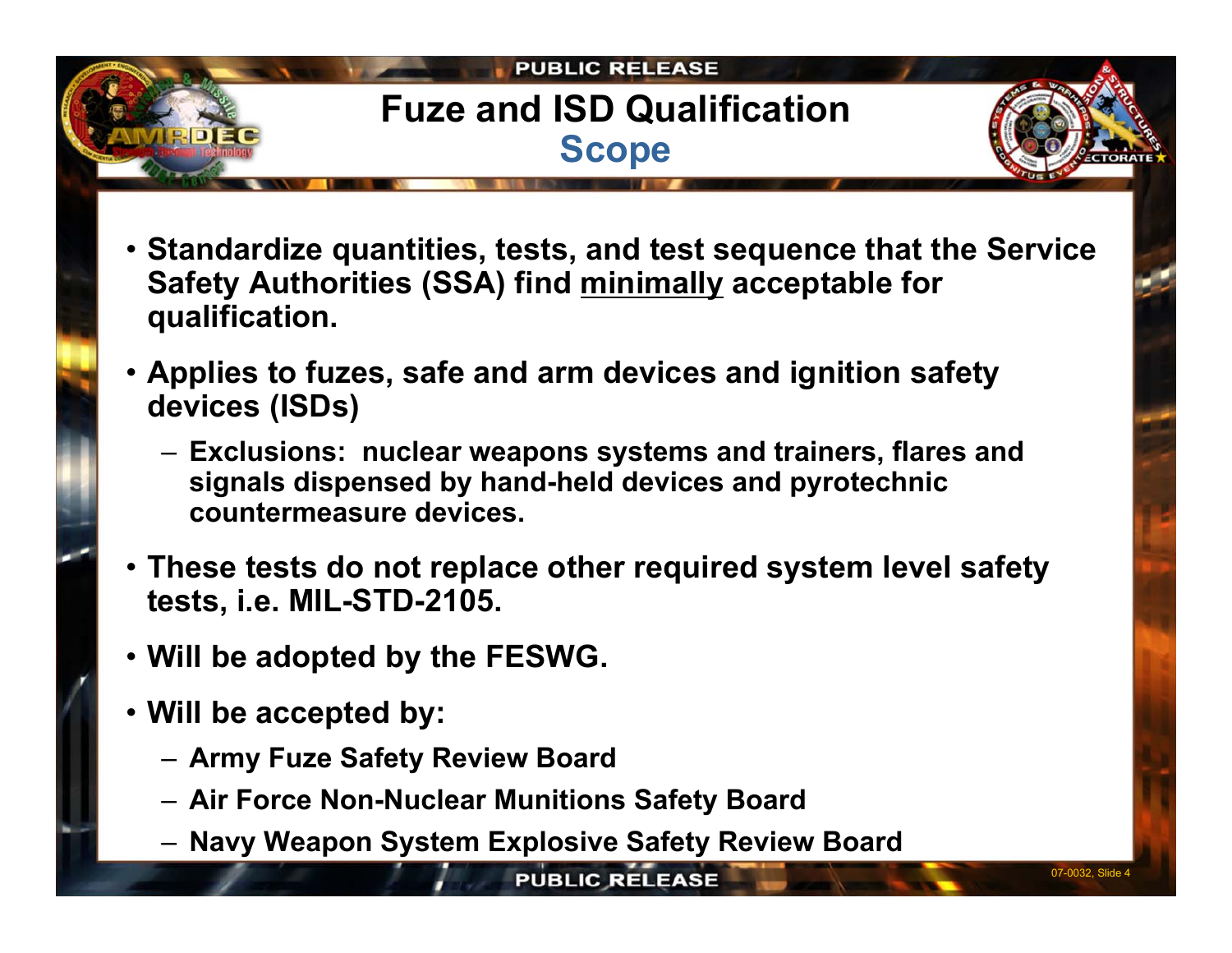# **Fuze and ISD Qualification Required Tests**

- **Sequential Environment ("Waterfall") Tests**
	- **two methods**
	- **representative of "life-cycle" exposure**
- **Miscellaneous Safety Tests**
	- **bare fuze**
	- **packaged fuze**
- **Performance Tests**
- **E3 Tests**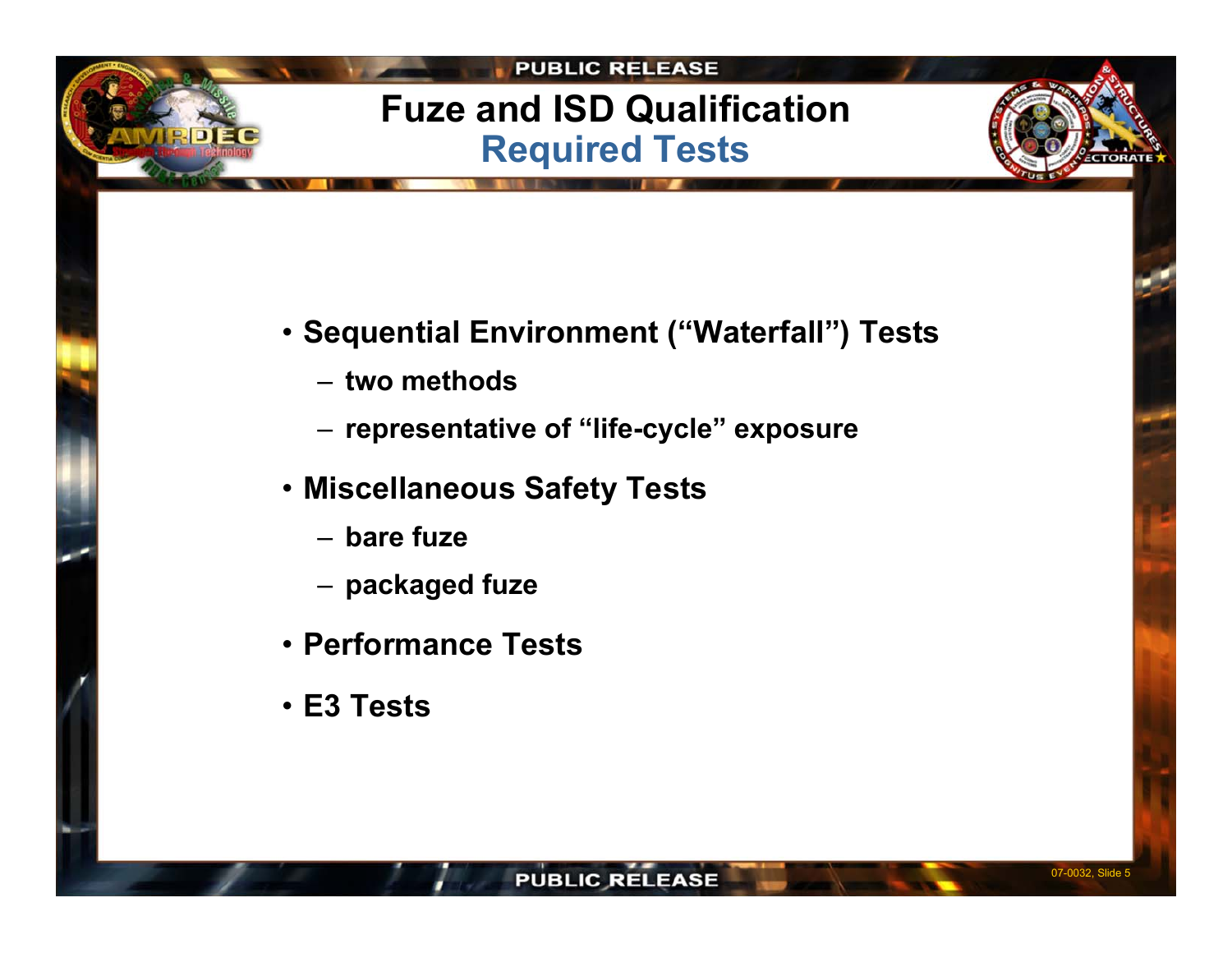# **Fuze and ISD Qualification Environmental Test Options**



## • **ENVIRONMENTAL TEST METHOD I**

- **Environmental Tests conducted sequentially**
- **Options for inclusion of other environments as required by program**
- **Options for "diagnostic" testing of assets after specific environments (requires additional assets in test population).**
- **Baseline approach**

### • **ENVIRONMENTAL TEST METHOD II**

- **Same as method I except decreased duration of T&H and Extreme Temperature (storage) tests in sequential test flow.**
- **Full duration T&H and ET tests conducted outside of sequential test**
- **Decreased qualification test time**
- **Requires additional units**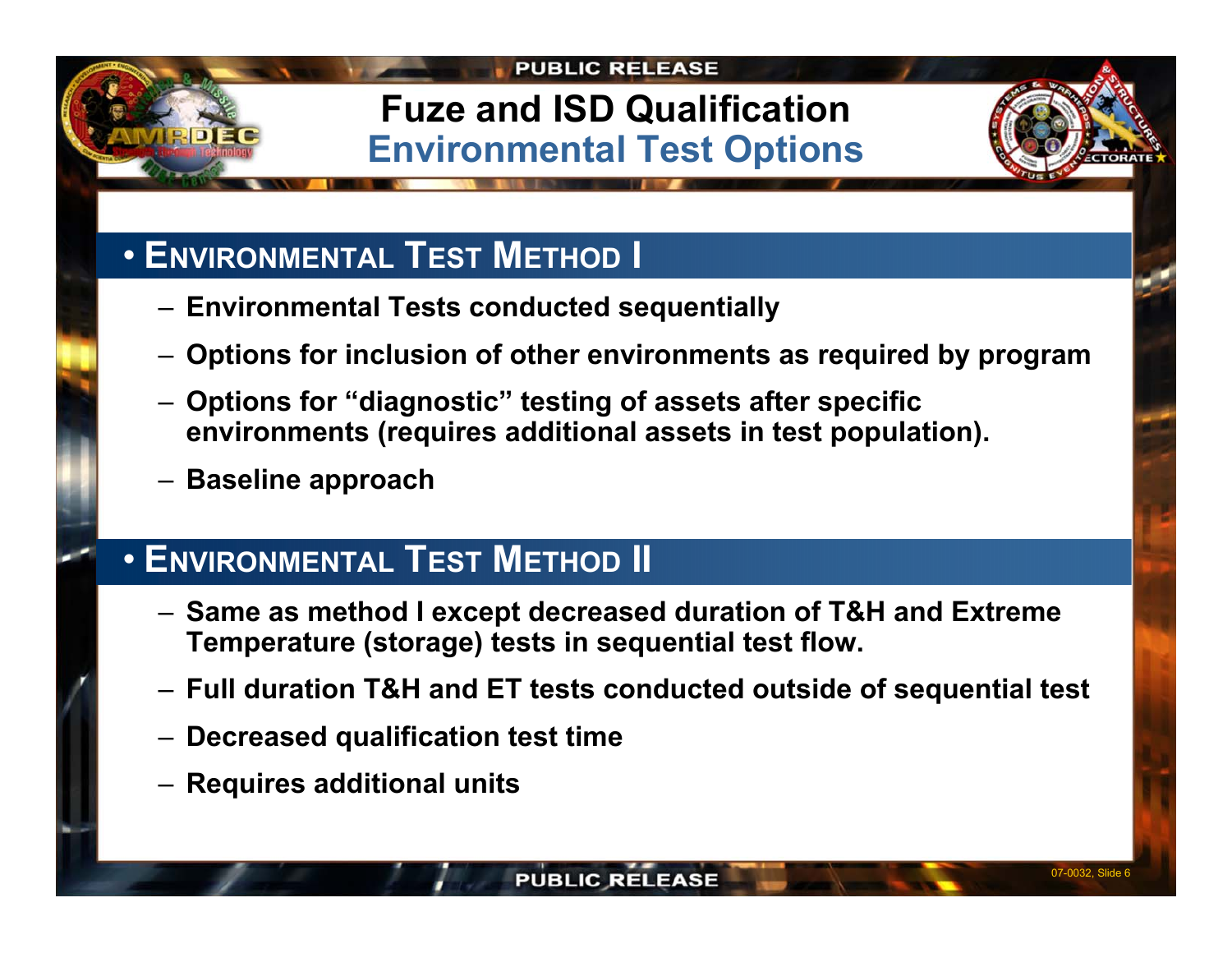# **Fuze and ISD Qualification Sequential Environment Tests**

| <b>CTORATE</b> |  |  |
|----------------|--|--|

| <b>METHOD   SEQUENTIAL</b><br><b>ENVIRONMENT TESTS</b>       | <b>METHOD II SEQUENTIAL</b><br><b>ENVIRONMENT TESTS</b>      | <b>METHOD II NON-SEQUENTIAL</b><br><b>ENVIRONMENTAL TESTS</b>            |
|--------------------------------------------------------------|--------------------------------------------------------------|--------------------------------------------------------------------------|
| (Bare Fuze) $n \geq 30$                                      | (Bare Fuze) $n \geq 30$                                      | (Bare Fuze) $n = 3-5$                                                    |
| <b>Transportation Vibration</b>                              | <b>Transportation Vibration</b>                              | <b>Temperature and Humidity</b><br>$(28 \text{ days})$ 3 to 5 units      |
| <b>Temperature and Humidity</b><br>$(28 \text{ days})$       | <b>Temperature and Humidity</b><br>$(14 \text{ days})$       | <b>Extreme Temperature</b><br>(Hot)<br>$(28 \text{ days})$ 3 to 5 units  |
| <b>Extreme Temperature</b><br>Hot and Cold (28 days<br>each) | <b>Extreme Temperature</b><br>Hot and Cold (14 days<br>each) | <b>Extreme Temperature</b><br>(Cold)<br>$(28 \text{ days})$ 3 to 5 units |
| <b>Thermal Shock</b>                                         | <b>Thermal Shock</b>                                         |                                                                          |
| 5-Foot Drop <sup>1</sup>                                     | 5-Foot Drop <sup>1</sup>                                     |                                                                          |
| Tactical Vibration (Safe) <sup>1</sup>                       | Tactical Vibration (Safe) <sup>1</sup>                       |                                                                          |
| <b>Tactical Vibration (Armed)</b>                            | <b>Tactical Vibration (Armed)</b>                            |                                                                          |
| 5-Foot Drop <sup>1,2</sup>                                   | 5-Foot Drop <sup>1,2</sup>                                   |                                                                          |

1. Navy requirement only. Not required as part of sequential flow by Army, Air Force.

2. Applicable to field installable fuzes only. Not required to be same units which were previously subjected to 5-foot drop.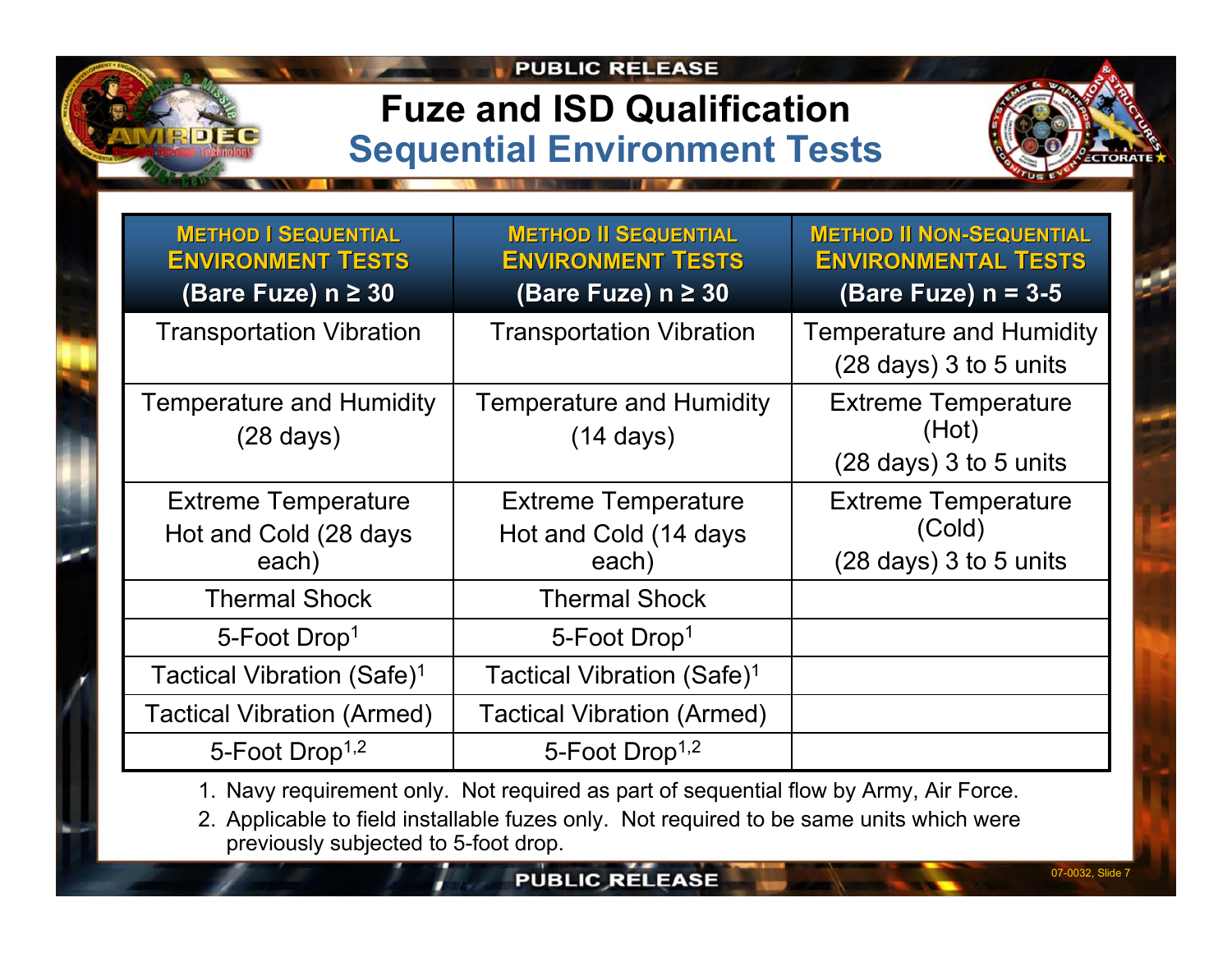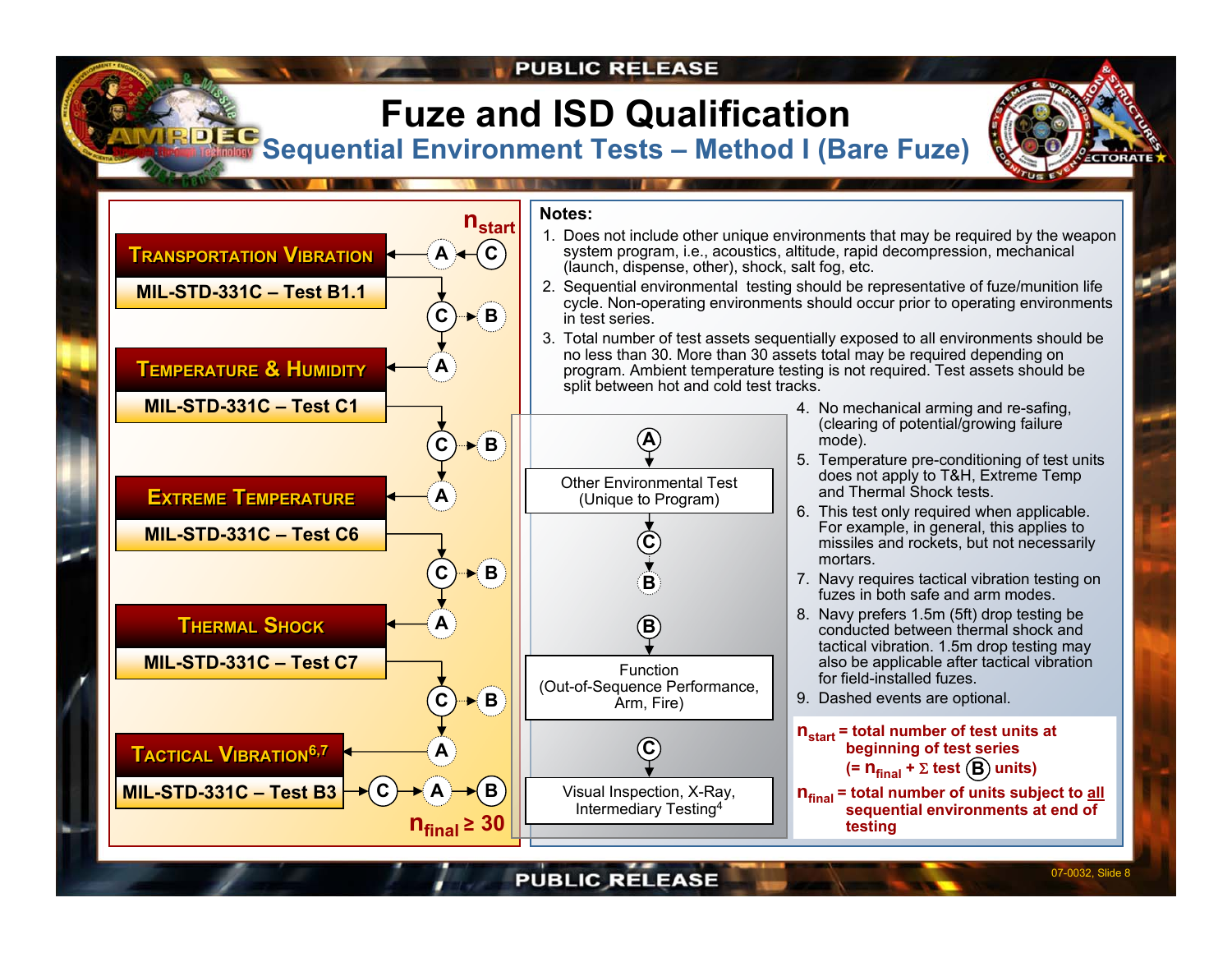# **Fuze and ISD Qualification**

**Sequential Environment Tests – Method II (Bare Fuze)**





 $\blacktriangleright$ (D) **EXTREME TEMPERATURE (HOT) EXTREME TEMPERATURE 8,12 (HOT)8,12 MIL-STD-331C – Test C6** 3-5 Units



**n**<sub>final</sub> = total number of units subject to all **sequential environments at end of testing nstart = total number of test units at beginning of test series (= nfinal <sup>+</sup>**<sup>Σ</sup> **test units B )**

> \* See next page for notes and intermediate test steps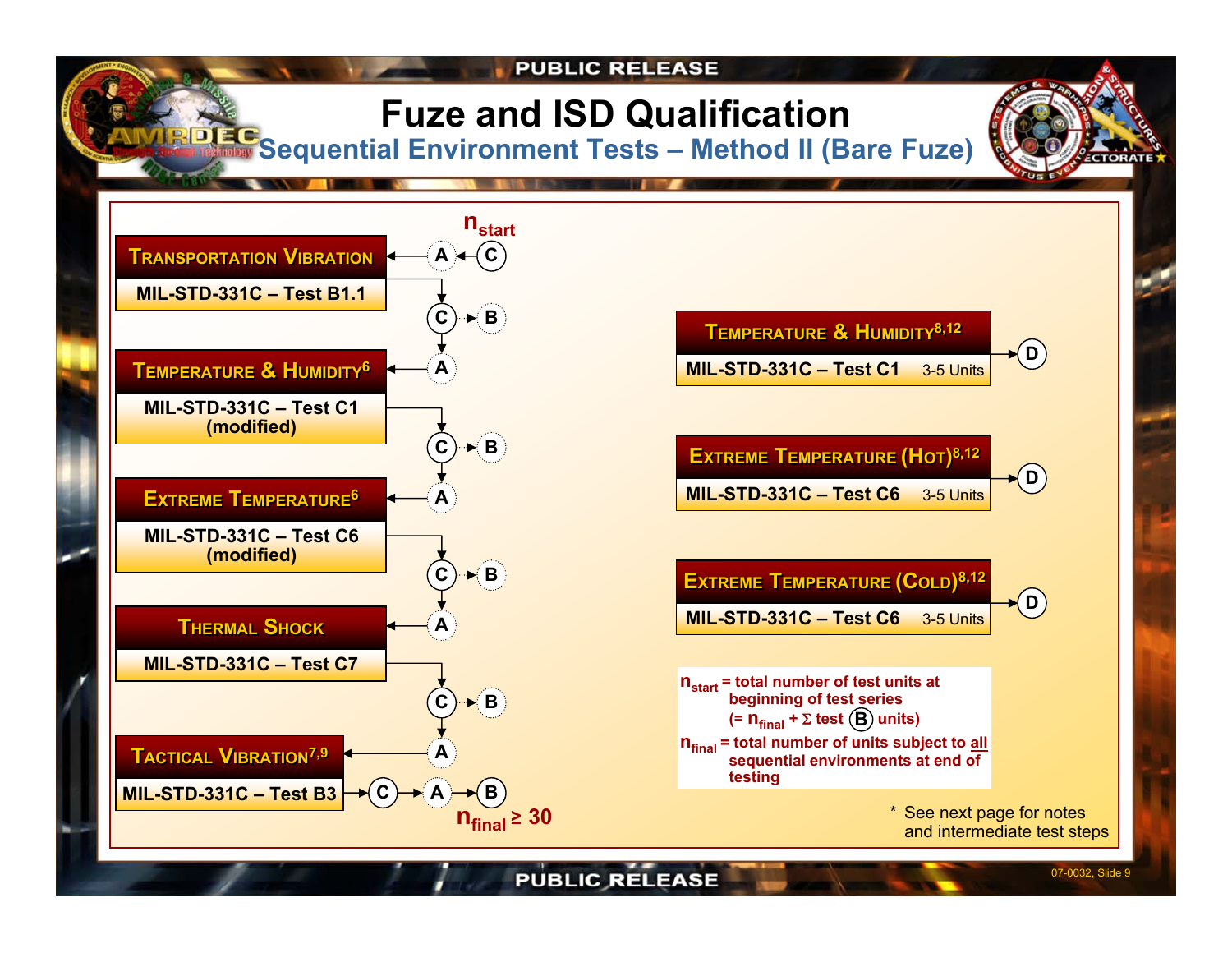# **Fuze and ISD Qualification**

**Sequential Environment Tests – Method II (Bare Fuze)**





#### **Notes:**

- 1. Does not include other unique environments that may be required by the weapon system program, i.e., acoustics, altitude, rapid decompression, mechanical (launch, dispense, other), shock, salt fog, etc.
- 2. Sequential environmental testing should be representative of fuze/munition life cycle. Non-operating environments should occur prior to operating environments in test series.
- 3. Total number of test assets sequentially exposed to all environments should be no less than 30. More than 30 assets total may be required depending on program. Ambient temperature testing is not required. Test assets should be split between hot and cold test tracks.
- 4. No mechanical arming and re-safing, (clearing of potential/growing failure mode).
- 5. Temperature pre-conditioning of test units does not apply to T&H, Extreme Temp and Thermal Shock tests.
- 6. These tests can be of decreased duration (14 day duration each test, each test temperature).
- 7. This test only required when applicable. For example, in general, this applies to missiles and rockets, but not necessarily mortars.
- 8. Full 28-day duration tests.
- 9. Navy requires tactical vibration testing on fuzes in both safe and arm modes.
- 10. Navy prefers 1.5m (5ft) drop testing be conducted between thermal shock and tactical vibration. 1.5m drop testing may also be applicable after tactical vibration for field-installed fuzes.
- 11. Dashed events are optional.
- 12. Test quantities for these "parallel" test should be no less than three for each test.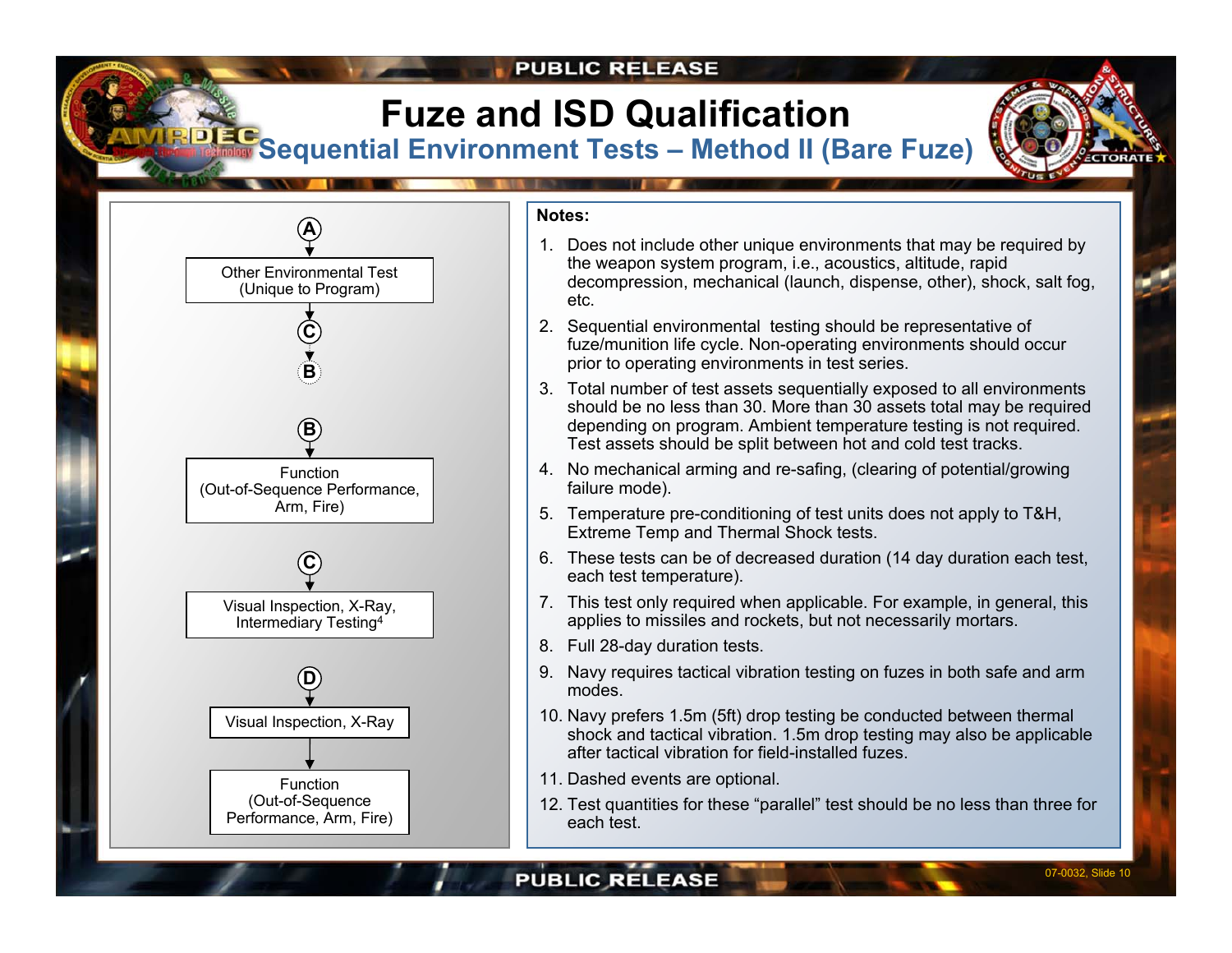# **Fuze and ISD Qualification Additional Tests**

- **Bare & Packaged Miscellaneous Safety Tests**
	- **Includes destructive tests (e.g. Jolt, drop, explosive component tests)**
- **Performance Tests**
	- **e.g. Function and output tests, subverted safety tests**
- **E3 Tests**
	- **e.g. ESD, EMR, EMP**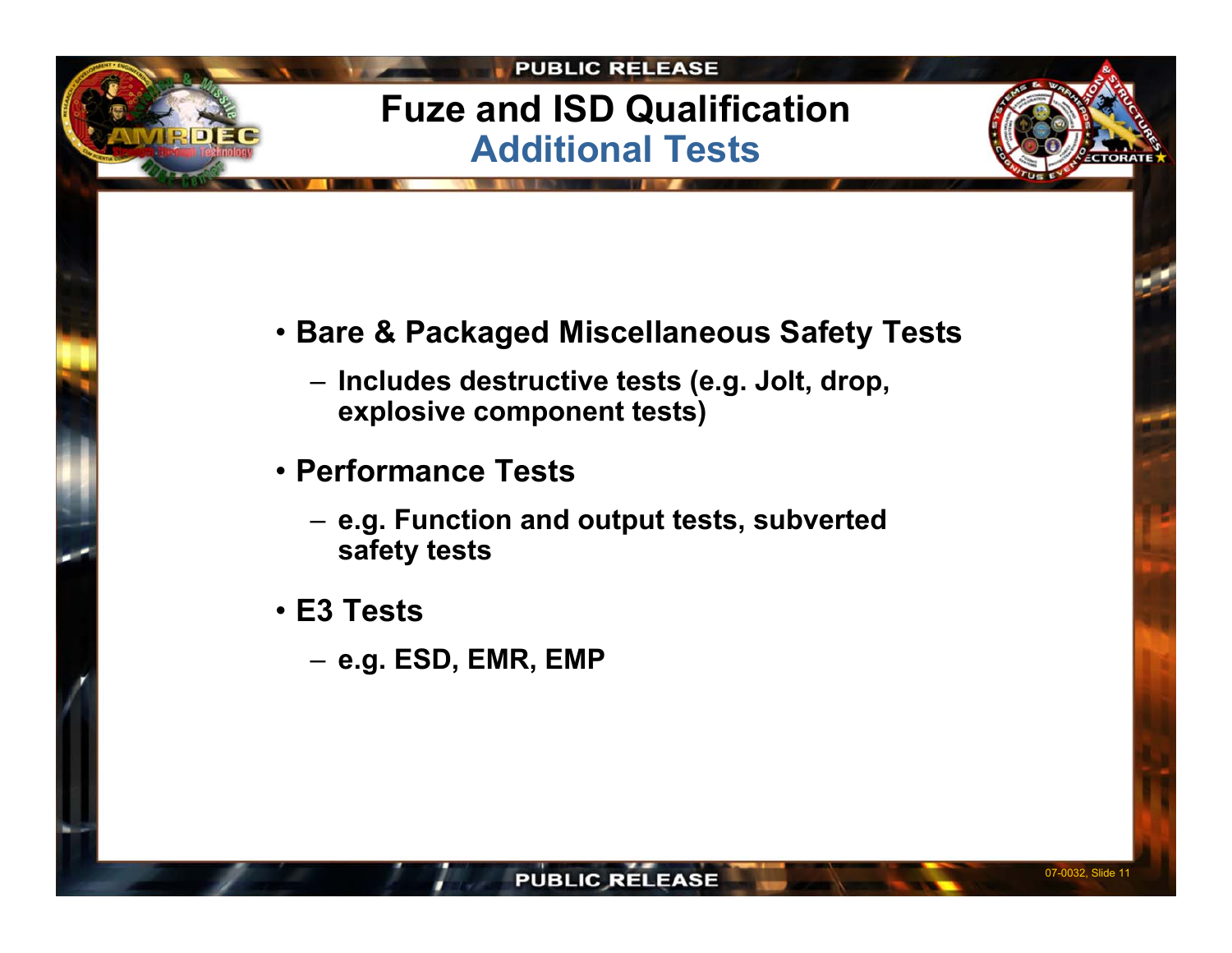# **Fuze and ISD Qualification Safety & Performance Tests**



| <b>BARE FUZE</b><br><b>SAFETY TESTS</b>                      | <b>PACKAGED FUZE</b><br><b>SAFETY TESTS</b> | <b>PERFORMANCE TESTS</b>                    |
|--------------------------------------------------------------|---------------------------------------------|---------------------------------------------|
| <b>Primary Explosive</b><br>Component Safety/Out-of-<br>Line | <b>Transportation Handling</b>              | Progressive Arm                             |
| $J$ olt <sup>1</sup>                                         | <b>Transportation Vibration</b>             | Brush Impact No-Fire <sup>4</sup>           |
| Jumble <sup>2</sup>                                          | 40-Foot Drop                                | <b>Extreme Temperature (Cold)</b>           |
|                                                              |                                             | (28 days) 3 to 5 units                      |
| <b>Explosive Component Output</b>                            |                                             | Subverted Jolt <sup>1,5</sup>               |
| 5-Foot Drop <sup>3</sup>                                     |                                             | Subverted Jumble <sup>2,5</sup>             |
|                                                              |                                             | Subverted 5-Foot Drop <sup>5</sup>          |
|                                                              |                                             | Subverted 40-Foot Drop <sup>5,6</sup>       |
|                                                              |                                             | Arm, All-fire, No-Fire Tactical Performance |

- 1. Not required by Air Force. Not required by Army for in-line fuzes and ISDs. Navy required for all fuzes and ISDs.
- 2. Not required by Navy. Not required by Army for in-line fuzes and ISDs. Air Force required for all fuzes and ISDs.
- 3. Navy requires 5-foot drop as part of environmental sequence.
- 4. Conducted as part of an assembly. May not be applicable for some weapons.
- 5. Test conducted on inert fuzes and ISDs. Adequacy of each lock must be tested/demonstrated individually.
- 6. Test will be proposed at next FESWG meeting (1-2 May).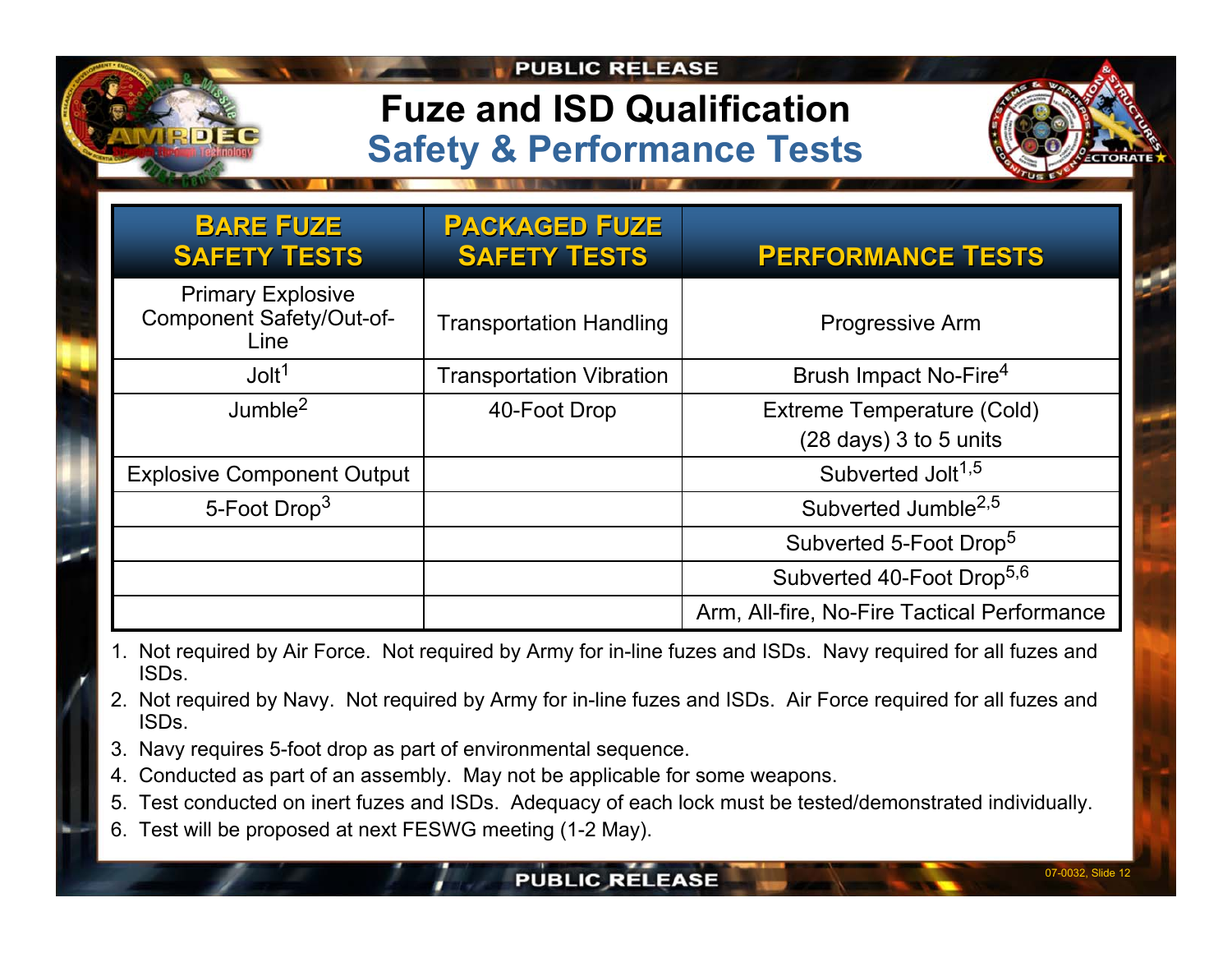# **Fuze and ISD Qualification Miscellaneous Safety Tests - Bare Fuze**

**PRIMARYEXPLOSIVECOMPONENTPRIMARYEXPLOSIVECOMPONENTSAFETY/OUT-OF-LINE1 SAFETY/OUT-OF-LINE1**

**MIL-STD-331C –Test D1**

### $\mathsf{JOLT}^\mathbf{2}$

**MIL-STD-331C – Test A1**

### **JUMBLEJUMBLE33**

**MIL-STD-331C –Test A2.1**

#### $\blacksquare$  XPLOSIVE  $\blacksquare$  COMPONENT  $\blacksquare$

**MIL-STD-331C –Test D4**

### $1.5$ м( $5$ FT)  $D$ ROP $4$

#### **MIL-STD-331C –Test A4.1**

#### **Notes:**

- 1. Primary Explosi ve Component Safety/Out-of-Line tests not required for in-line fuzes.
- 2. Army requires Jolt for o ut-of-line fuzes. Navy requires it for all fuzes. Air Force does not req uire it.
- 3. Army requires Jumble for out-of-line fuzes. Air Force requires it for all fuzes. Navy does not require it.
- 4. Navy prefers 1.5m (5ft) drop testing be conducted between thermal shock and tactical vibration. 1.5m drop testing may also be applicable after tactical vibration for field-installed fuzes.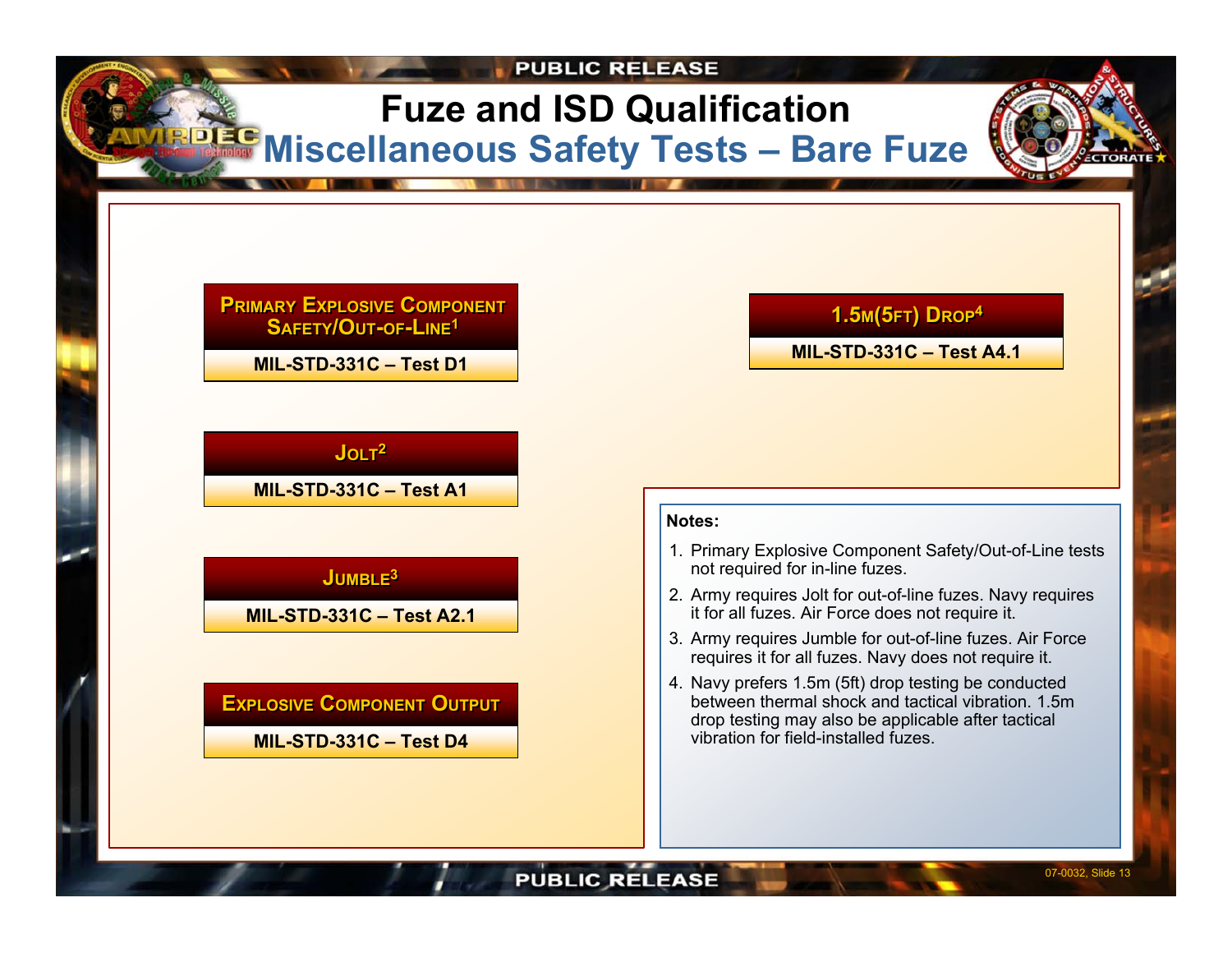

### **Fuze and ISD Qualification Miscellaneous Safety Tests – Packaged Fuze**





#### **Notes:**

- 1. Test A5 meant to be conducted in conjunction with Trans Vib (B1.1). This test applies to fuzes packaged for Level A, maximum military protection, iaw AR 700-15.
- 2. Conducted on bare fuze or packaged configuration (warhead or inertwarhead assembly, cartridge, etc.).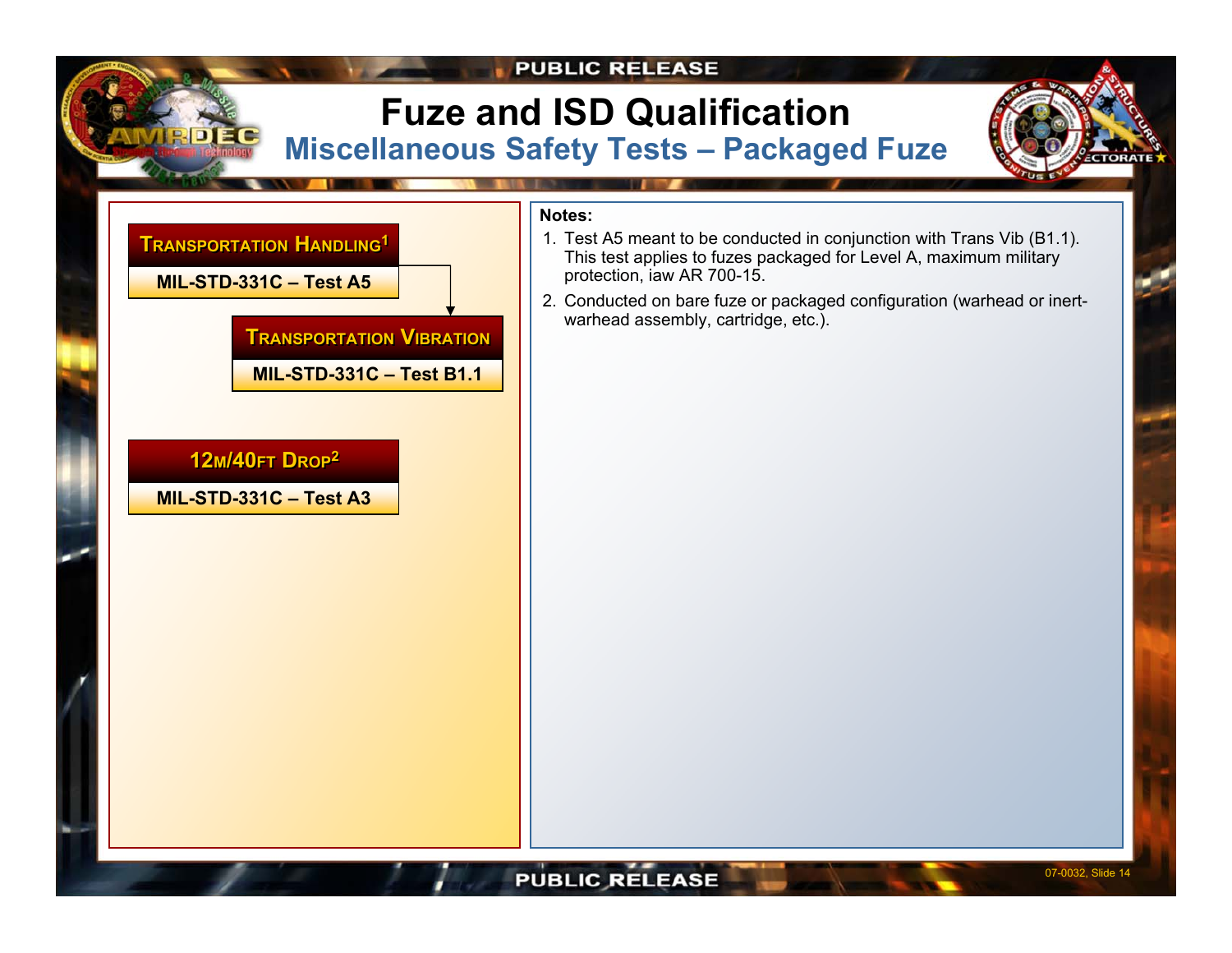# **Fuze and ISD Qualification Performance Tests**

### **PPRROOGGRRESESSI SIVVEEAARMRM3,4 3,4**

**MIL-STD-331C –Test D8**

**BRUSH IMPACT NO-FIREBRUSH 5,6 IMPACT NO-FIR<sup>E</sup>5,6**

**MIL-STD-331C –Test D6**

### **(SUBVERTED I) 1.5 M/5FTDROP1,2 (SUBVERTED I) 1.5 M/5FT DROP1,2**

**MIL-STD-331C –Test A4.1**≥5 Units

### **(SUBVERTED II) 1.5 M/5FTDRO<sup>P</sup>1,2 (SUBVERTED II) 1.5 M/5FT DRO <sup>P</sup>1,2**

**MIL-STD-331C –Test A4.1**≥5 Units

| (SUBVERTED I) JOLT <sup>1,2</sup>        | (SUBVERTED I) JUMBLE <sup>1,2</sup>               |
|------------------------------------------|---------------------------------------------------|
| MIL-STD-331C - Test A1<br>$\geq$ 3 Units | <b>MIL-STD-331C - Test A2.1</b><br>$\geq$ 3 Units |
|                                          |                                                   |
| $(SUBVERTED II)$ Jolt <sup>1,2</sup>     | (SUBVERTED II) JUMBLE <sup>1,2</sup>              |
| MIL-STD-331C - Test A1<br>$\geq$ 3 Units | <b>MIL-STD-331C - Test A2.1</b><br>$\geq$ 3 Units |
|                                          |                                                   |

 $\blacksquare$  **A**  $\blacksquare$  **I**  $\blacksquare$  **I**  $\blacksquare$  **C**  $\blacksquare$  **I**  $\blacksquare$  **I**  $\blacksquare$  **C**  $\blacksquare$  **I**  $\blacksquare$  **C**  $\blacksquare$  **I**  $\blacksquare$  **C**  $\blacksquare$  **I**  $\blacksquare$  **C**  $\blacksquare$  **I**  $\blacksquare$  **C**  $\blacksquare$  **I**  $\blacksquare$  **I**  $\blacksquare$  **I**  $\blacksquare$  **I**  $\blacksquare$  **II**

**TBD**

#### **Notes:**

- 1. Subverted Drop, Jolt, Jumble tests not required for Army in-line fuzes.
- 2. Subverted Safety tests should be conducted on inert fuzes.
- 3. Progressive Arm tests n ot required for in-line fuzes.
- 4. Progressive Arm test not applicable to zip/snap/non-progressive arm fuzes unless used for purposes of gathering statistics for out-of-line safety.
- 5. Conducted typically as p art of an assembly, i.e., round level.
- 6. Required only for anti-ar mor munitions or where deemed applicable otherwise.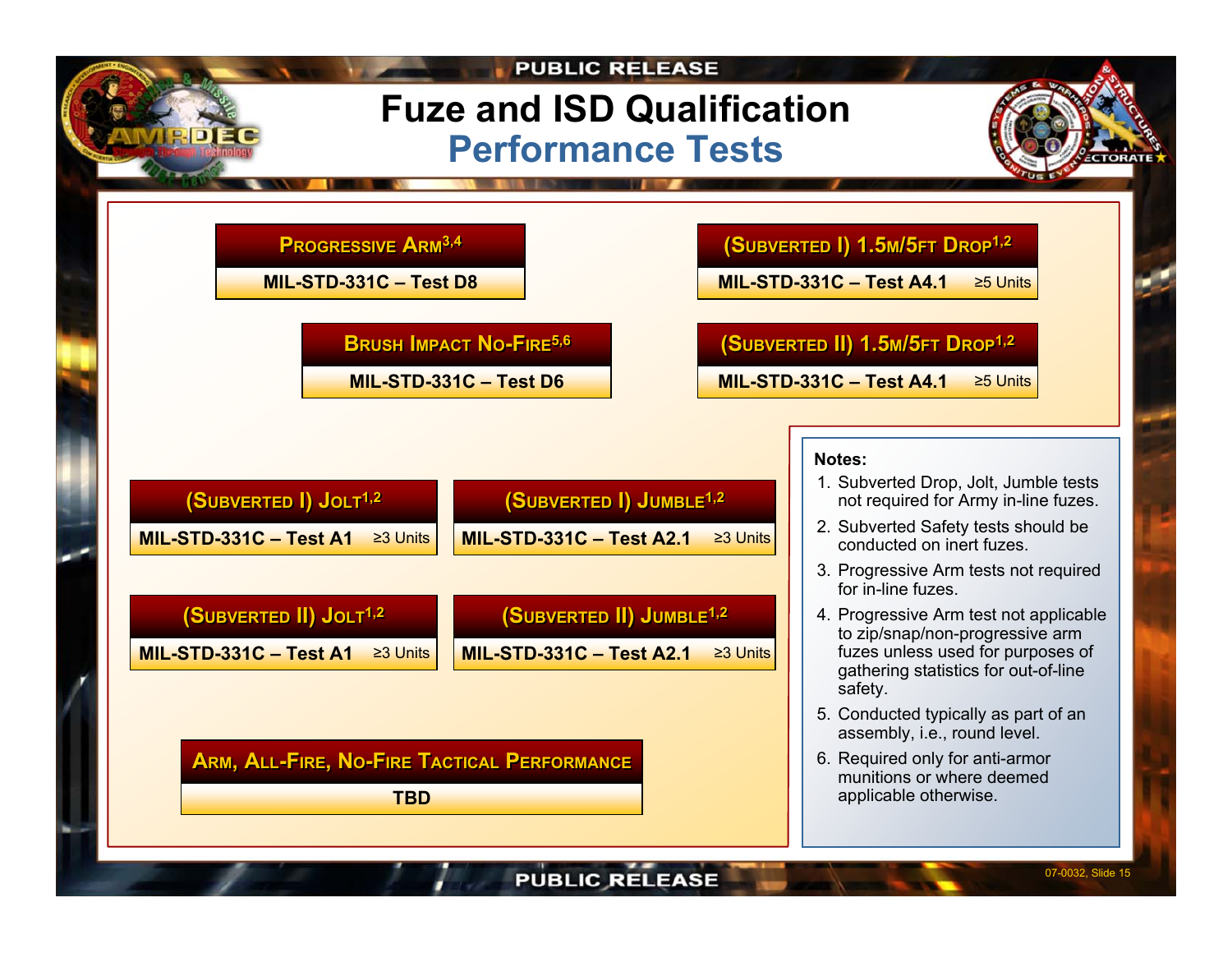# **Fuze and ISD Qualification E3 Tests**

### **PPERSONNE ERSONNELL-BORNE ESD1 -BORNE ESD1**

**MIL-STD-331C –Test F1.1/2** Î **F1.2.1.1**

#### **PPOWER OWERSS UUPPLY PPLY TTRANSIENTS RANSIENTS (PST) (PST)**

**MIL-STD-1316, 1901 & 1911**  Î **TBD**

 $HELICOPTER-BORNE ESD1,4$ 

**MIL-STD-331C –Test F1.1/2** Î **F1.2.1.3**

### **LLIGHT IGHTNIN NINGGEEFFECTS FFECTS (LE) (LE)**

**MIL-STD-1316, 1901 & 1911**  Î **MIL-STD-4 6 4**

### $E$ LECTROMAGNETIC RADIATION (EMR)

**MIL-STD-1316 & 1911** Î **MIL-HDBK-1512 & MIL-S TD-464MIL-STD-1901** Î **MIL-STD-464 MIL-STD-331C – Tests F3.1, F4.1**

### **ELECTROMAGNETICPULSE (EMP) ELECTROMAGNETIC PULSE 2,3 (EMP)2,3**

**MIL-STD-1316 & 1911** Î **MIL-STD-2169 MIL-STD-1901** Î **MIL-STD-464 MIL-STD-331C –Test F2.1**

 $\blacksquare$ LECTROMAGNETIC  $\blacksquare$ **NTERFERENCE**  $(\blacksquare\textsf{MI})$ 

**MIL-STD-1316 & 1911** Î **MIL-STD-461 MIL-STD-1901** Î **MIL-STD-464**

**CORONADISCHARGECORONAD <sup>5</sup> ISCHAR GE<sup>5</sup>**

**TBD**

#### **Notes:**

- 1. Fuzes shall be tested in all expected electrostatically-significant handling configurations, i.e., with and without caps, cover s, protective devices, etc.
- 2. MIL-STD-464 refers to MIL-STD-2169 (classified) for EMP.
- 3. This test should be conducted only as applicable t o program.
- 4. This testing is typically conducted at <sup>a</sup> system level. HESD testing at the bare fuze level may be required.
- 5. This test is optional.